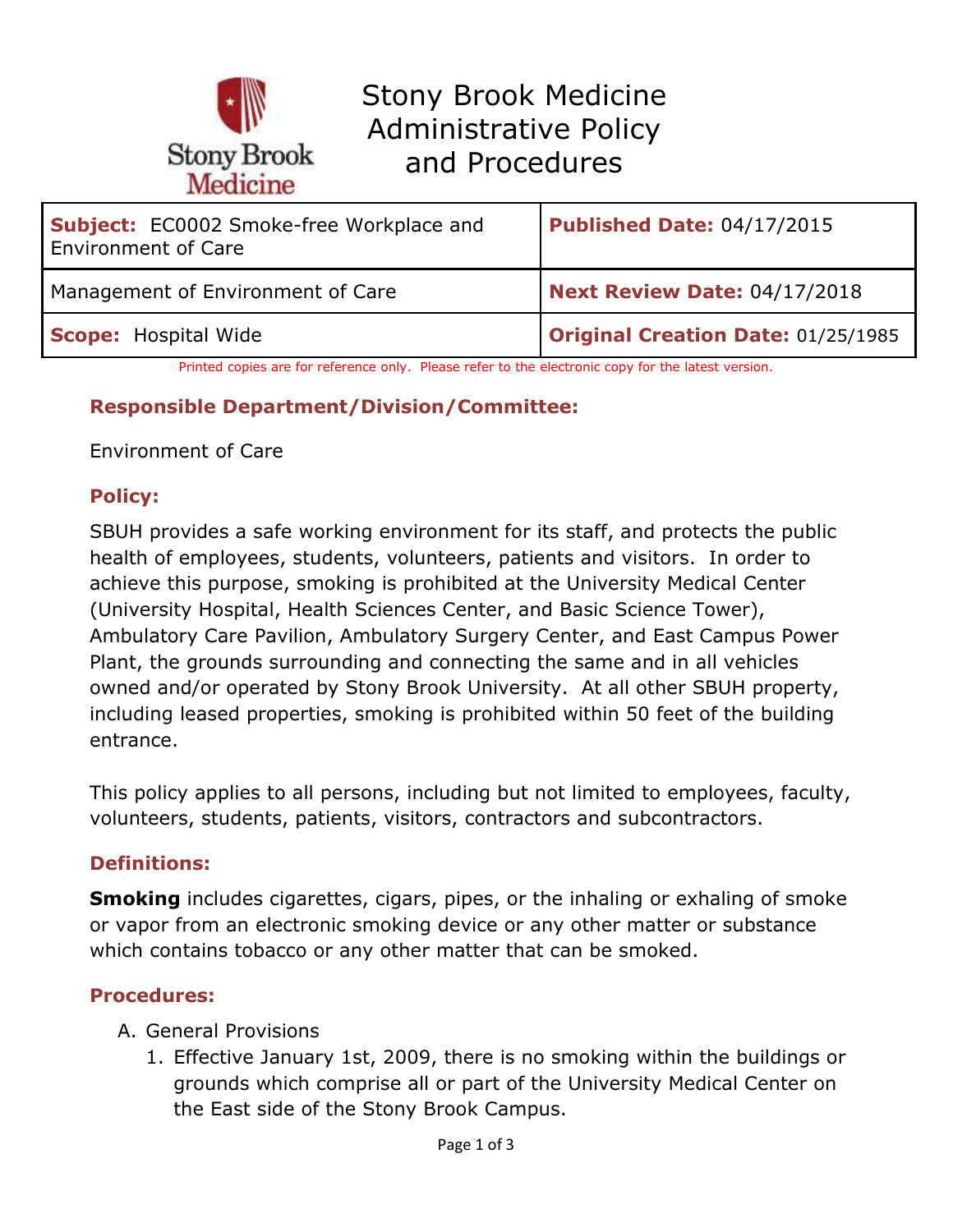- 2. No cigarettes or smoking materials shall be sold anywhere at Stony Brook University.
- 3. "No Smoking" signs are posted at the Hospital entrances, and other conspicuous places.
- 4. All questions regarding this policy should be addressed to the Chair of the Hospital's Safety Committee.
- B. Patient Responsibilities:
	- 1. At the time of registration or admission, or direct transfer to SBUH, patients are advised of the facility's smoke-free policy.
	- 2. Patients are referred to the nurse or physician responsible for the patient's care for appropriate education and alternatives to smoking.
- C. Compliance:
	- 1. All employees, faculty, volunteers, and students share in the responsibility for adhering to this policy.
	- 2. It is the specific responsibility of all supervisors to ensure compliance by employees in their areas. Additionally, ensuring compliance with the smoke-free policy for employees is the collective responsibility of management. As with any other employee-related incident, University Police staff communicates with the employee and reports to management as appropriate.
	- 3. Employee work breaks are not be altered in any manner to allow employees to leave their work areas to smoke off-campus.
	- 4. Any person who fails to comply with the requirement of the policy may be in Violation of Article 13e of the New York State Public Health Law and may be subject to the imposition of a civil fine.

# D. Violations:

- 1. Employees: Employees violating this policy are subject to counseling and or discipline – the purpose of which is to provide education and encouragement toward the goal of smoking cessation. If counseling is unsuccessful and the employee is found in violation of this policy, administrative action, consistent with the collective bargaining agreements, SBUH policies, and regulatory requirements, may be initiated. Discipline is reserved for willful misconduct, in association with attempts to enforce the smoke-free policy.
- 2. Students: Violations by students is referred to the Office of Student Affairs.